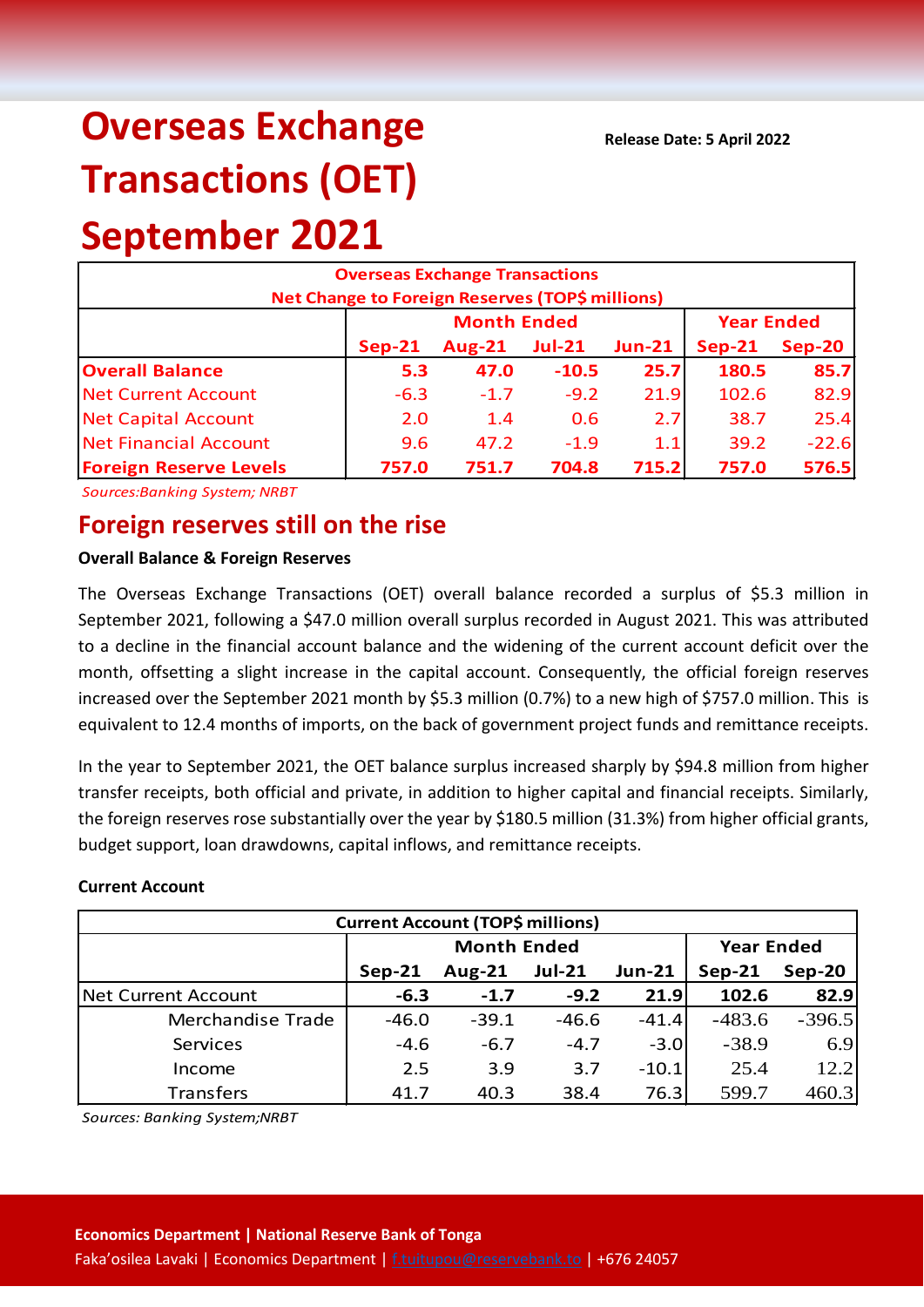The current account deficit widened over the month by \$4.7 million, specifically from the higher merchandise trade deficit and lower surplus in the income account. Conversely, the current account surplus increased over the year by \$19.7 million from higher net transfers and income receipts.

Total import payments increased by \$6.7 million (16.5%) in September 2021, underpinned by higher payments for wholesale & retail goods, oil and motor vehicles. However, total export proceedsfell slightly over the month by \$0.2 million, underpinned by declines in agricultural export proceeds and other export receipts. In year ended terms, the merchandise trade deficit widened by \$87.1 million (22.0%) as import payments increased by \$85.8 million (20.9%). This was attributed to higher payments in all import categories, such as wholesale & retail goods, motor vehicles, construction materials, other imports (mostly Government), and oil. Additionally, total export proceeds fell over the year by \$1.3 million (8.8%) solely from lower marine exports proceeds, reflecting the border lockdown. Proceeds from other export categories remained relatively stable.

Total net income declined over the month of September 2021 by \$1.3 million (34.6%) from a \$3.9 million surplus recorded in August 2021. This resulted from an increase in income payments by \$1.3 million, underpinned by higher dividend payments offshore. In the year to September 2021, the net income surplus rose by \$13.2 million, owing to an increase in receipts by \$20.0 million (70.5%), reflecting higher receipts from seasonal workers.

Total transfer receipts rose over the month by \$2.1 million (4.4%) to a total of \$48.8 million, due mostly to a \$3.2 million increase in official transfer receipts. This was followed by a slight increase in private transfers by \$0.7 million (1.9%), offsetting the decline in non-profit transfers receipts by \$1.8 million (28.1%). Similarly, total transfer payments also increased over the month by \$0.6 million (9.1%), specifically for private transfers. Annually, transfer receipts increased significantly by \$147.0 million (27.7%), reflecting major official transfer receipts for the Government's budget support, project grants, and relief funds for COVID-19. The firm growth in private transfers, mostly remittances, over the year, also supported the increase in transfer receipts, despite the negative impacts of COVID-19.

The deficit in the services account narrowed over the month by \$2.1 million (30.8%), underpinned mostly by a 35.9% increase in service receipts coupled with a marginal decline in service payments. The higher service receipts were mostly for insurance claims, telecommunication services, and government services. In year-ended terms, the services account declined by \$45.9 million as the impact of the border closures has halted tourism activities. This is in addition to declines in receipts for insurance claims and shipping freight during the year. Both travel receipts and payments fell over the year by \$52.9 million (72.3%) and \$12.1 million (36.2%), respectively.

#### **Capital Account**

| Capital Account (TOP\$ millions) |                    |           |               |               |                    |      |  |  |
|----------------------------------|--------------------|-----------|---------------|---------------|--------------------|------|--|--|
|                                  | <b>Month Ended</b> |           |               |               | <b>Year Ended</b>  |      |  |  |
|                                  | $Sep-21$           | Aug- $21$ | <b>Jul-21</b> | <b>Jun-21</b> | Sep-20<br>$Sep-21$ |      |  |  |
| <b>Net Capital Account</b>       | <b>2.0</b>         | 1.4       | 0.6           | 2.7           | 38.7               | 25.4 |  |  |
| Official                         | 0.7                | 0.0       | 0.0           | 1.9           | 23.3               | 13.3 |  |  |
| Private                          | 1.4                | 1.4       | 0.6           | 0.7           | 15.4               | 12.1 |  |  |

*Sources: Banking System;NRBT*

#### **Economics Department | National Reserve Bank of Tonga**

Faka'osilea Lavaki | Economics Department [| f.tuitupou@reservebank.to](mailto:f.tuitupou@reservebank.to) | +676 24057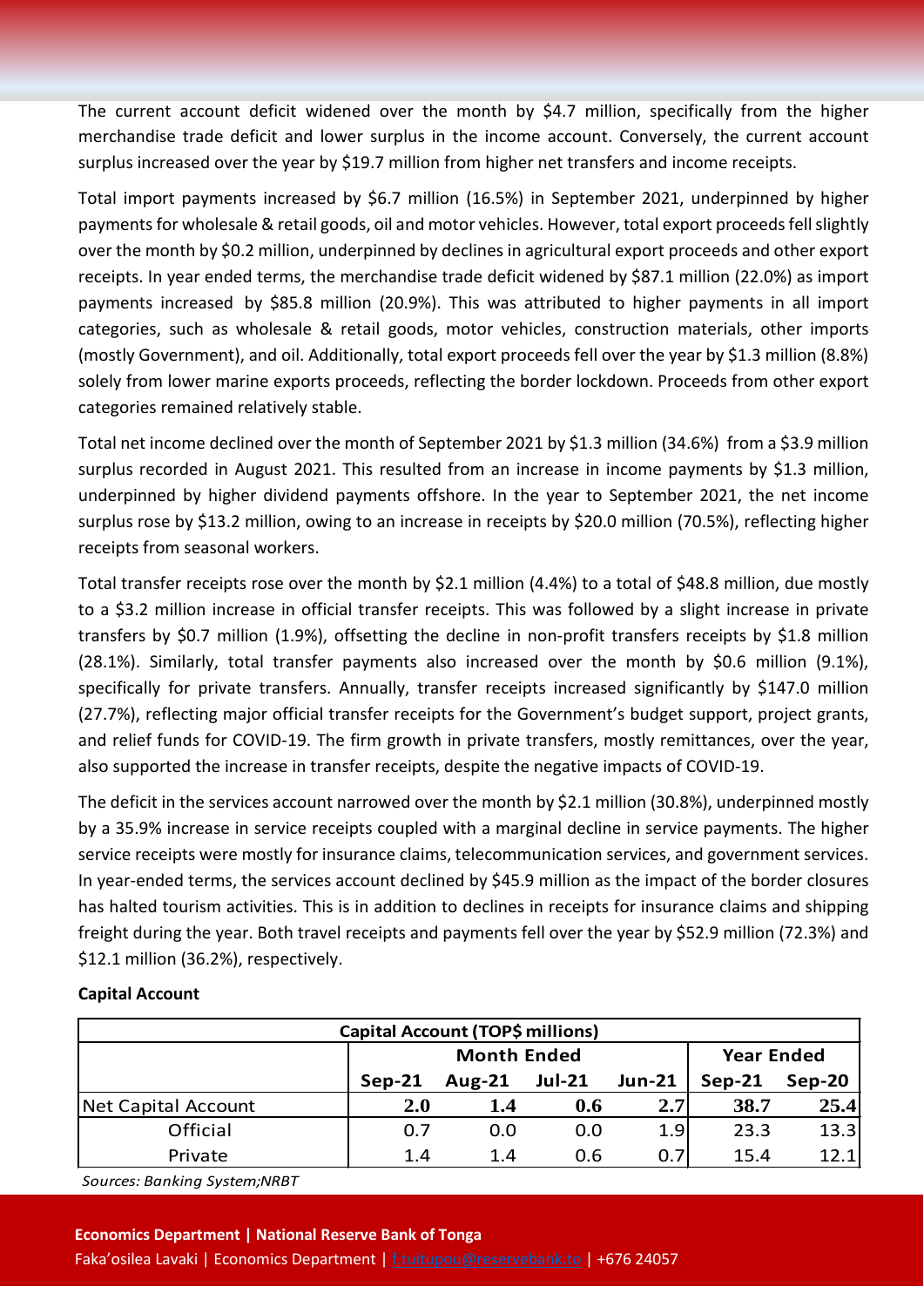The capital account recorded a higher surplus of \$2.0 million in September 2021. This was mostly attributed to an increase in official capital receipts by \$0.7 million. Capital payments rose slightly over the month by \$0.1 million, specifically for private construction projects abroad.

In the year to September 2021, the capital account surplus expanded to \$38.7 million. This was mainly attributed to higher receipts of official and private funds for construction projects. However, capital account payments fell underpinned by lower payments for both private and official capital investments.

#### **Financial Account**

| <b>Financial Account (TOP\$ millions)</b> |          |                    |                   |               |          |         |  |  |
|-------------------------------------------|----------|--------------------|-------------------|---------------|----------|---------|--|--|
|                                           |          | <b>Month Ended</b> | <b>Year Ended</b> |               |          |         |  |  |
|                                           | $Sep-21$ | Aug- $21$          | <b>Jul-21</b>     | <b>Jun-21</b> | $Sep-21$ | Sep-20  |  |  |
| Net Financial Account                     | 9.6      | 47.2               | $-1.9$            | 1.1           | 39.2     | $-22.6$ |  |  |
| Direct Investment                         | 2.2      | $-0.1$             | 0.6               | $-1.0$        | 1.7      | 1.5     |  |  |
| Portfolio Investment                      | 0.0      | 0.0                | 0.0               | 0.0           | $-9.0$   | $-11.2$ |  |  |
| Other Investment                          | 7.4      | 47.3               | $-2.5$            | 2.1           | 46.6     | $-12.9$ |  |  |

*Note: The Net Financial Account figures incorporate also the net reconcilliation items which is not reflected in the table below Sources: Banking System;NRBT*

The surplus recorded in the financial account was lower by \$37.6 million in September 2021 compared to the \$47.2 million surplus recorded in August 2021. This reflects the sharp decline in other financial investment receipts following the IMF SDR reallocation in August 2021. Annually, the financial account surplus expanded by \$61.9 million, supported by the lower interbank transfer payments and higher financial receipts compared to the previous year.

### **Outlook**

The NRBT projects foreign reserves to remain at comfortable levels above the 3 months of import cover in the medium term with anticipated financial relief and support coming into Tonga following the HTHH volcanic eruption, tsunami, and the Omicron outbreak – national lockdown, from both development partners and Tongan diaspora. This is in addition to the remaining budget support and grants already pledged by development partners for the current fiscal year. These inflows will continue to push foreign reserves higher. Tonga's on-going participation in the seasonal working schemes to Australia and New Zealand and the holiday festivities will also support remittance inflows.

On the downside, the sharp increase in imported prices (specifically oil and food) from ongoing supply chain disruptions and geopolitical tensions will increase import payments hence lower foreign reserves. The prolonged pandemic uncertainties and Tonga's vulnerability to natural disasters and external shocks are also downside risks to the outlook.